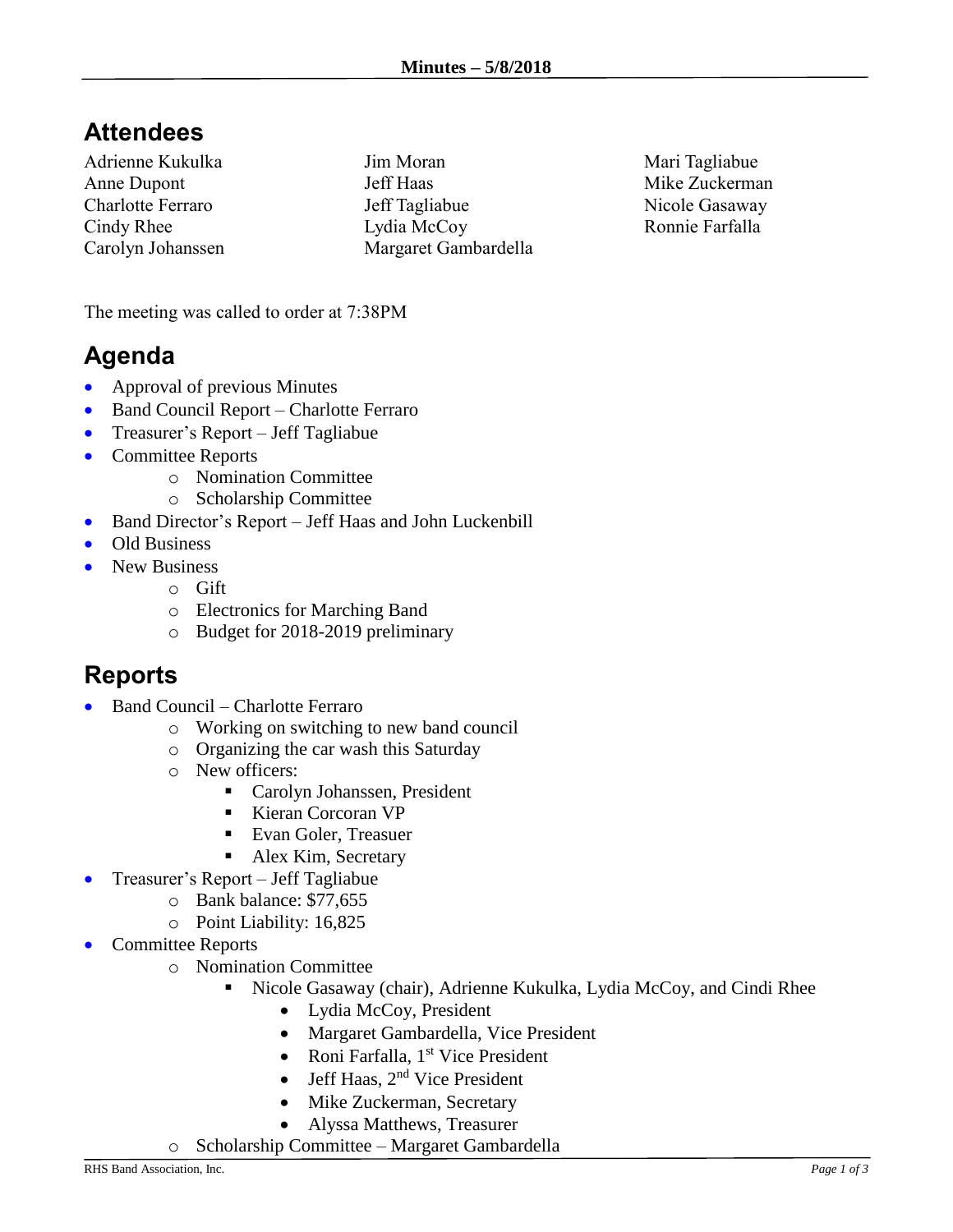- $\blacksquare$  14 applicants
- Total \$14,400 awarded
- Beth Ward will be chairing next chair and will find new committee members
- Application form should be changed for next year.
- Potentially change the name from Awards to Scholarship
- Band Directors' Report Jeff Haas
	- o Preparing for Tunes in June, Celebration of the Arts
	- o NYC trip was a success with 86 students
	- o Calendar and PARC scheduling impacted the attendance
	- o Good attendance at marching band pizza party more parents attended than in the past
	- o There is a challenge with scheduling classes guidance counselors are discouraging students from using their free period for another music class.
	- o Jazz in the Wood is sold out. Bands have rehearsed twice with Jerry Vivino and coming back next week. Goya Foods sponsored this year with a larger donation.
	- o Currently developing next year's calendar.
		- Will host 7/8 grade honor band again.
		- Poinsettia 10/28 with delivery  $12/1 10/29$  for trestle for two weeks
		- Citrus  $2/3$  with delivery  $3/2 2/4$  for trestle for two weeks
		- Spoke to RISE (?) program (part of special ed department) for stuffing door hangers
		- Jazz conert will be a week earlier so it doesn't conflict with Jamboree
		- 10/12 is 7/8 grade band night Should we consider doing a pre-game tailgate? Roni will chair
		- **•** General meeting will be  $10/2$  potentially have a pre-meeting for freshman parents to explain the fundraisers
	- o Need someone to obtain 34 senior white carnations with maroon ribbon for Tunes in June – Mari will order them.
- New Business
	- o Gift:
		- The band association had presented a gift for John Luckenbill's first baby.
		- Jeff Tagliabue will check budget from prior year.
		- Roni will research
	- o Electronics for Marching Band
		- John has requested funding \$10,311 for marching band electronics.
		- Jeff T. indicated that this can be funded from current net revenue.
		- The school may fund an additional amount, but the \$10,311 will fund the basics needed for the competition season.
		- **•** John is interviewing someone to run the electronics we need to fund \$2,000 for this stipend in next year's budget
		- Roni noted that the band needs this to be competitive
		- Jeff H: We might consider purchasing the carts that Gary plans to make
	- o Budget for 2018-2019 preliminary
		- **•** Jeff T. will send preliminary budget to Jeff H. and John
		- Jeff H. and John will review and provide comments
		- Proposed budget will be reviewed and approved at the June meeting